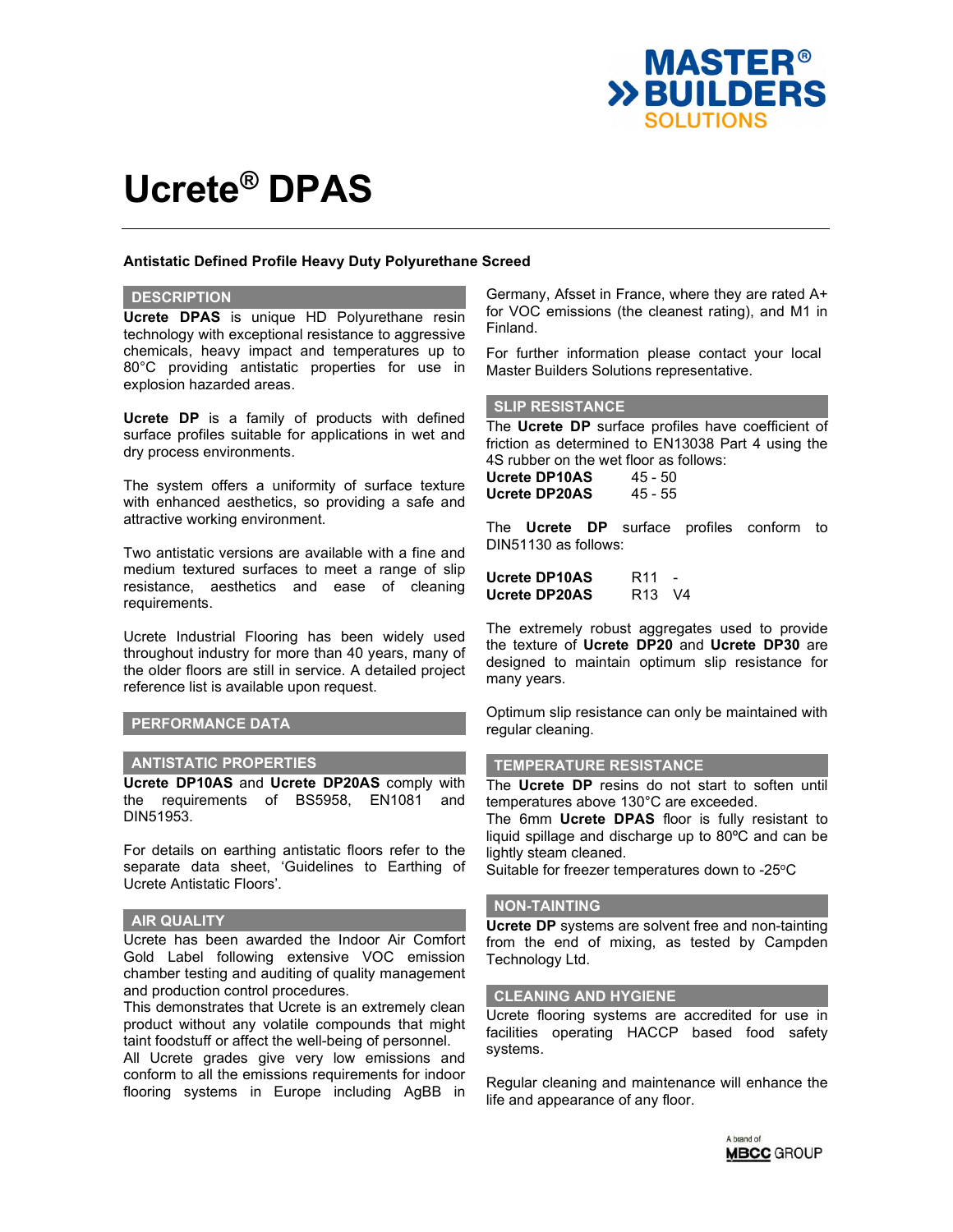

**Ucrete DPAS** is cleaned using industry standard cleaning chemicals and equipment. The use of a food industry standard scrubber drier machine is recommended.

Detailed cleaning guidelines are available from your local Master Builders Solutions Construction Chemicals office.

## **TYPICAL PROPERTIES\***

| Density                                                | $2000 - 2090$ kg/m <sup>3</sup> |
|--------------------------------------------------------|---------------------------------|
| Compressive strength (EN13892-2)                       | 48 - 54 MPa                     |
| Tensile strength (BS6319 Part 7)                       | 5 - 7 MPa                       |
| Flexural strength (EN13892-2)                          | 12 - 14 MPa                     |
| Compressive modulus (BS 6319:Part 6)                   | 3250 - 5000 MPa                 |
| Adhesive strength to concrete (EN13892-8)              | concrete failure                |
| Coefficient of thermal expansion (ASTM C531:Part 4.05) | $4 \times 10^{-5}$ °C-1         |
| Fire Testing (EN13501: Part 1)                         | $BFL - S1$                      |
| Resistance to earth (EN1081)                           | $< 106$ Ohm                     |

**Note:** Samples cured for 28 days at 20°C

## **CHEMICAL RESISTANCE**

**Ucrete DPAS** offers exceptional resistance to a wide range of chemical aggressors. For example, **Ucrete DPAS** is resistant to the following commonly encountered chemicals:

Most dilute and concentrated organic acids such as, Acetic Acid, Lactic Acid, Oleic Acid and Citric Acid as commonly found in the food industry,

Mineral acids: hydrochloric, nitric, phosphoric and sulphuric.

Dilute and concentrated alkalis, including sodium hydroxide to 50% concentration.

Animal fats and vegetable oils, sugars flavourings and essences.

Mineral oils, kerosene, gasoline and brake fluids A wide range of organic solvents including Methanol, Xylene Ethers and Chlorinated solvents

Extensive chemical resistance tables are available upon request.

Note: some staining or discolouration may occur with some chemicals, depending upon the nature of the spillage and the standards of housekeeping employed.

## **PERMEABILITY**

**Ucrete DPAS** exhibits zero absorption when tested to CP.BM2/67/2.

#### **IMPACT RESISTANCE**

With high mechanical strengths and a low elastic modulus, **Ucrete DPAS** floors are very resilient and able to withstand severe impact loads. While no material is indestructible and surface chipping may occur, brittle modes of failure resulting in cracking and disbondment are unknown with Ucrete floors.

## **SUBSTRATE MOISTURE TOLERANCE**

Ucrete Industrial Flooring is extremely tolerant to residual substrate moisture and can be installed directly onto 7 day old concrete, or onto old good quality concretes with high moisture contents without the use of special primers, provided there is a functioning DPM within the structure.

This enables rapid construction programmes to be maintained and facilitates refurbishment work in wet process areas.

Epoxy surface DPMs should not be used as they soften under high temperature conditions and will lead to floor failure.

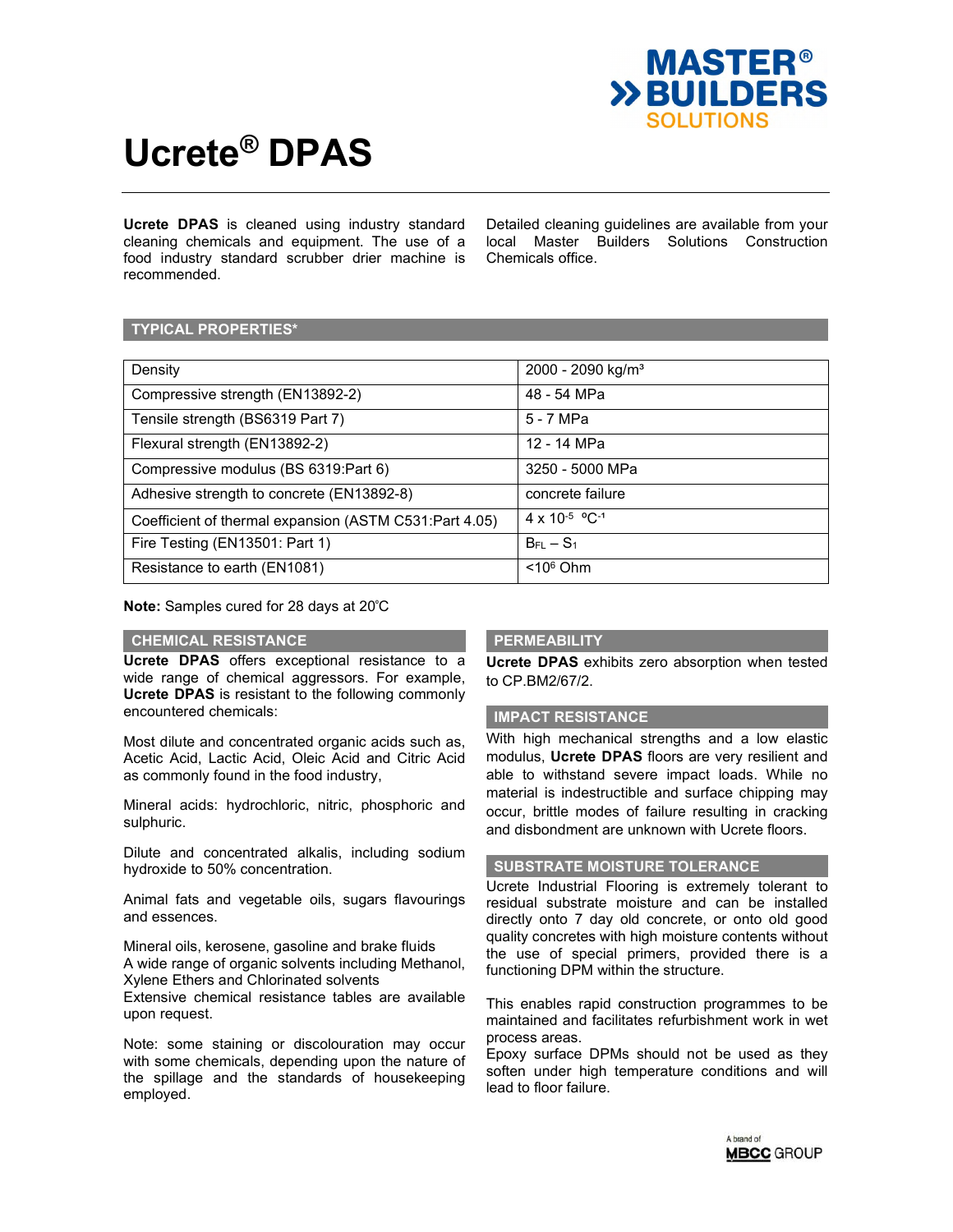

## **COLOURS**

**Ucrete DPAS** is available in seven standard colours:

| Red  | Yellow      | Green       | Orange |
|------|-------------|-------------|--------|
| Grey | <b>Blue</b> | Green/Brown |        |

Ucrete floor systems have been formulated to provide the very highest chemical and heat resistance. As a direct result some yellowing of the installed floor will occur in areas of direct UV exposure. This is most apparent in lighter colours.

## **SPECIFICATION**

The floor finish shall be **Ucrete DP10AS**/DP20AS\*, from Master Builders Solutions UK Ltd, of 19 Broad Ground Road, Redditch, Worcestershire, B98 8YP, installed at 6mm in accordance with the manufacturer's instructions. \*(select as required)

#### **SUBSTRATE QUALITY**

Concrete substrates should be visibly dry and have a minimum tensile strength of 1.5 MPa.

Refer to the guide 'The Design & Preparation of Substrates for Ucrete Industrial Flooring'

All joints in the substrate concrete subject to movement should be reflected through the Ucrete floor and sealed with a suitable sealant.

#### **EARTHING**

The floor must be properly earthed with at least 2 earth linkages per room to ensure that all areas of floor are reliably connected to earth.

For more detailed information on earthing antistatic floors refer to the separate data sheet 'Guidelines to Earthing of Ucrete antistatic floors'

## **APPLICATION CONDITIONS**

For best results materials, substrate and air temperature should be in the range 15–25ºC. Whilst **Ucrete DPAS** will cure out effectively over a wide range of temperatures the optimum appearance and profiles are most readily achieved under good site conditions.

Low temperatures will retard the setting and can impair the visual appearance of the floor.

High temperatures will shorten the open time and can impair the appearance of the floor.

#### **CURING**

Normally **Ucrete DPAS** floors can be put into service within 24 hours even at 8ºC.

### **STORAGE**

In covered warehouse conditions, above 5ºC and below 30ºC and out of direct sunlight. Materials must be raised off the floor and kept dry. Liquid components must be protected from frost.

#### **DISPOSAL**

Part 2 containers should be decontaminated with 5% sodium carbonate (washing soda) solution after use and disposed of as building waste in accordance with local regulations.

### **WARNINGS AND PRECAUTIONS**

In its cured state Ucrete is physiologically nonhazardous.

For normal flooring applications Ucrete does not require the use of respiratory protective equipment during installation.

Operatives should consult the CoSHH risk assessment and their work instructions.

\* Properties listed are based on laboratory controlled tests.

**®** = Registered trademark of the MBCC Group in many countries.